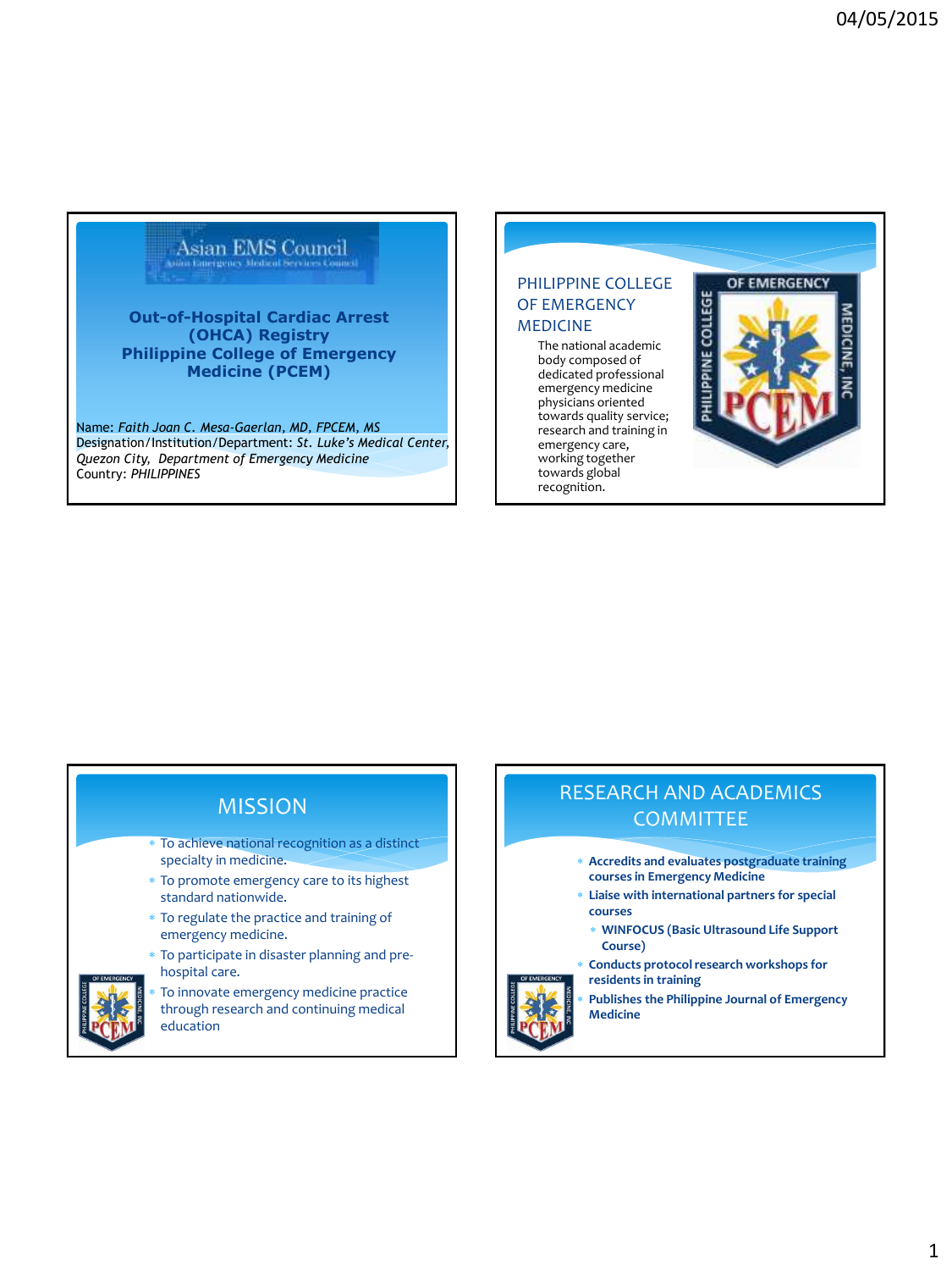



# SAVE STUDY (2013)

 A resuscitation success rate of 17.27% has been recorded in this study. All 19 cases successfully resuscitated were admitted to the hospital but one case opted to be transferred to another hospital. The 30-day survival rate was 15.2%. However, majority of cases (82.72%) died in the emergency department. No emergency PCI or therapeutic hypothermia was performed.

### **COLLABORATIVE RESEARCH PROJECT TO ESTABLISH THE OHCA REGISTRY IN THE PHILIPPINES**

In Partnership wIth PAN-ASIAN RESUSCITATION OUTCOMES – CLINICAL RESEARCH NETWORK

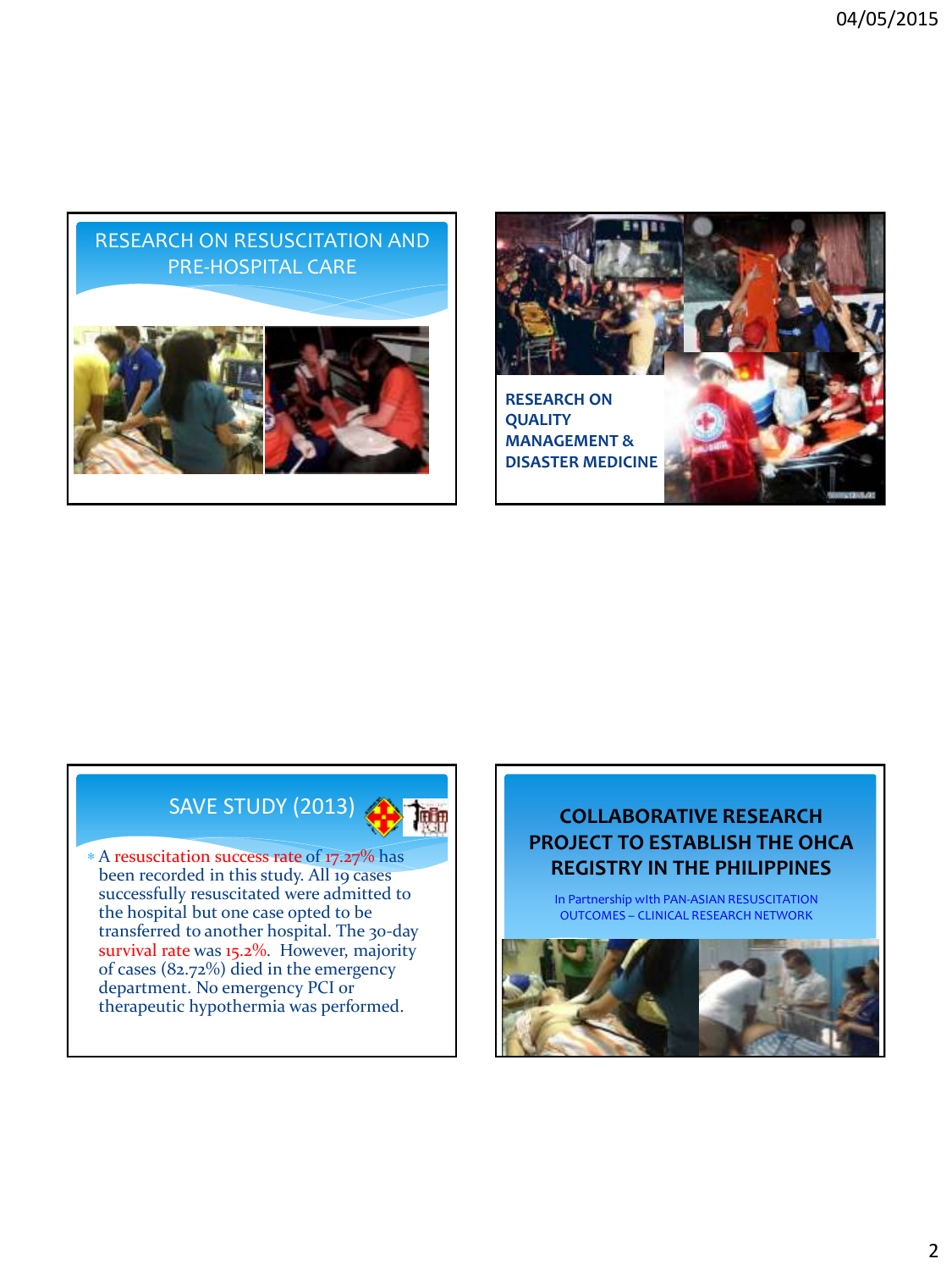



# GOVERNMENT HOSPITALS

### **EAST AVENUE MEDICAL CENTER**

- DOH RETAINED HOSPITAL
- Alternate HEMS Operations Center
- Total ED Bed Capacity: 40 beds Average daily ED Consult – 200-300
- patients OHCA/Month – 20-25 patients
- $\ast$  Runs a hospital based EMS





# GOVERNMENT HOSPITALS

- **PASIG CITY GENERAL HOSPITAL**
- Local Government Hospital
- Total ED Bed Capacity: 17 patients
- Avereage daily ED Consult: 100 150 patientss
- \* OHCA/Month: 25-30 /month
- \* Has a LGU run EMS PASIG C3

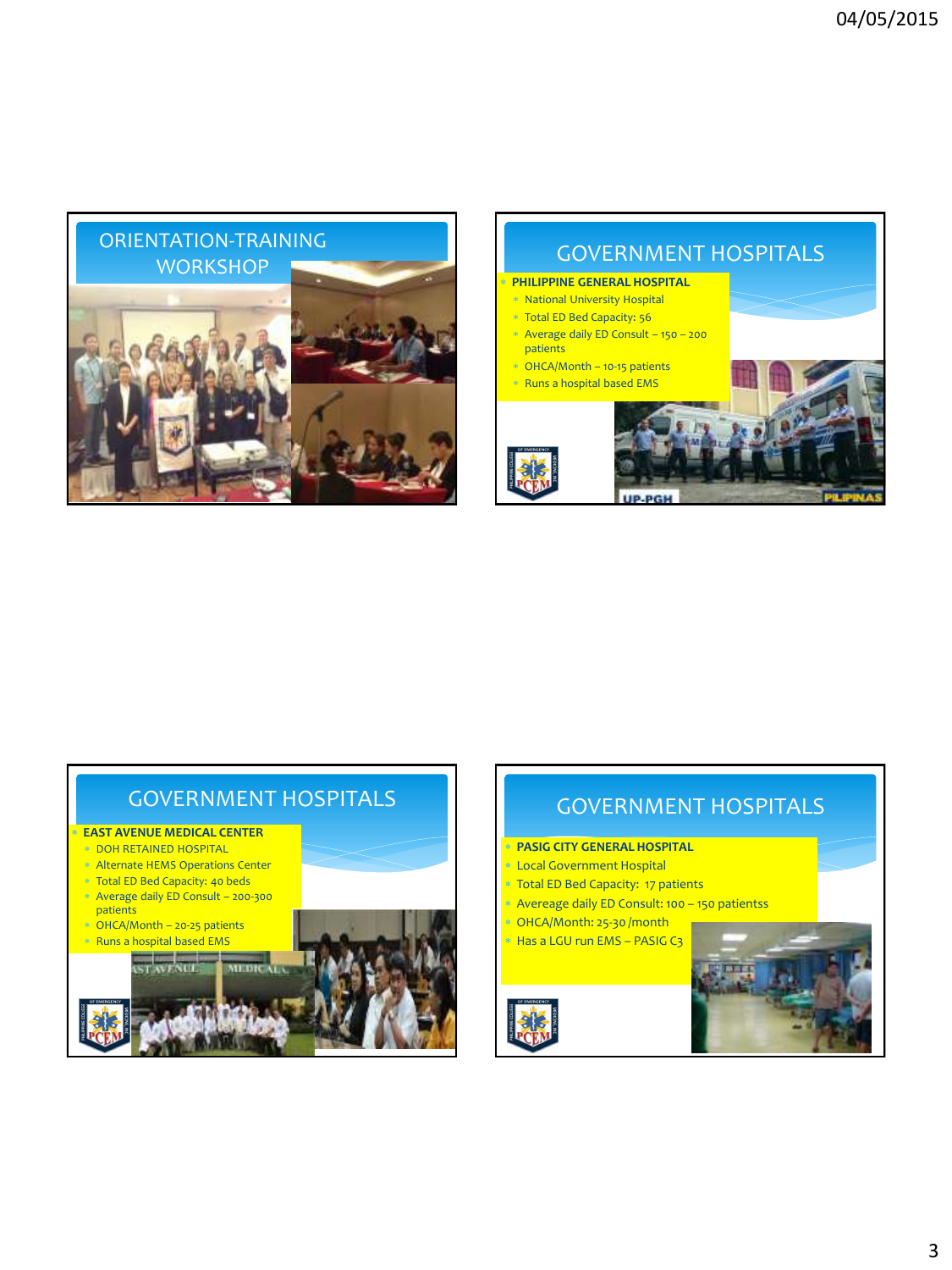

# GOVERNMENT HOSPITALS **VICENTE SOTTO MEMORIAL MEDICAL CENTER in Metro Cebu Currently the 1st and only accredited EM Residency Training in the Visayas and Mindanao Total ED Bed Capacity: 30/patients Ave Daily ED consults: 80-120/patients Ave OHCA/month: 15 patients**



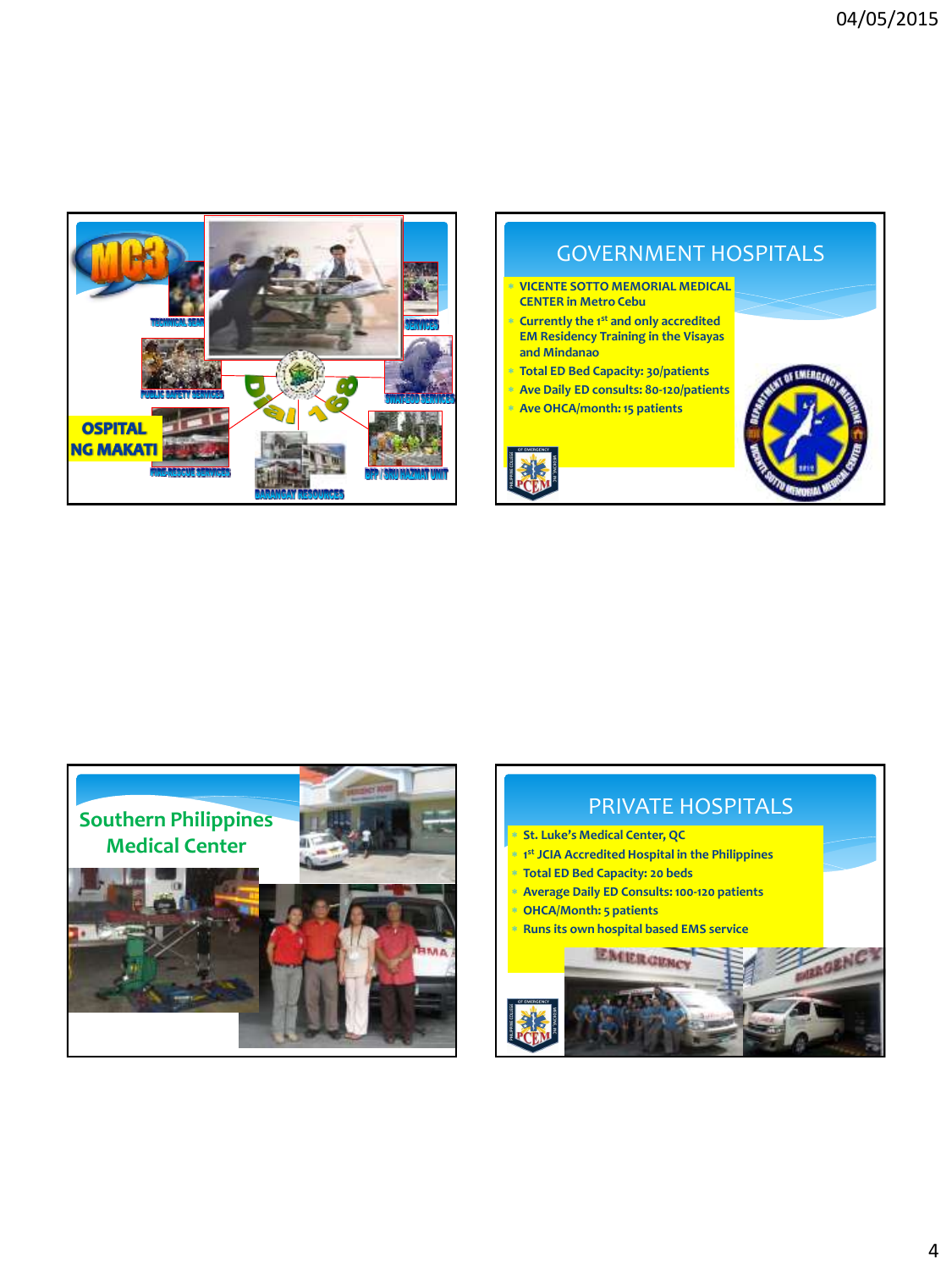# PRIVATE HOSPITALS

#### **Makati Medical Center**

- **1 st Emergency Medicine Training Hospital**
- **Total ED Bed Capacity:**
- **Average Daily ED Consults:**
- **OHCA/Month:**
- **Has an outsourced ambulance transport service**



# PRIVATE HOSPITALS

#### **Cardinal Santos Medical Center \* 1st Emergency Medicine Training**

- **Hospital**  Total ED Bed Capacity: 16-bed Average Daily ED Consults: 70-80
- patients OHCA/Month: 3-4 patients

 Has an outsourced ambulance transport service







### PRIVATE HOSPITALS

- **De La Salle University Medical Center**
- Located in Southern Province of Manila
- Total ED Bed Capacity: 26 BEDS
- Average Daily ED Consults: 130-140 PATIENTS
- OHCA/Month: 2-3 patients



## PRIVATE HOSPITALS

#### **Manila Doctors Hospital**

- **\* 1st Private Hospital accredited by Accreditation Canda**
- Total ED Bed Capacity: 20-bed
- Average Daily ED Consults: 80-days
- \* OHCA/Month: 2-3 patients

Outsourced Ambulance Service